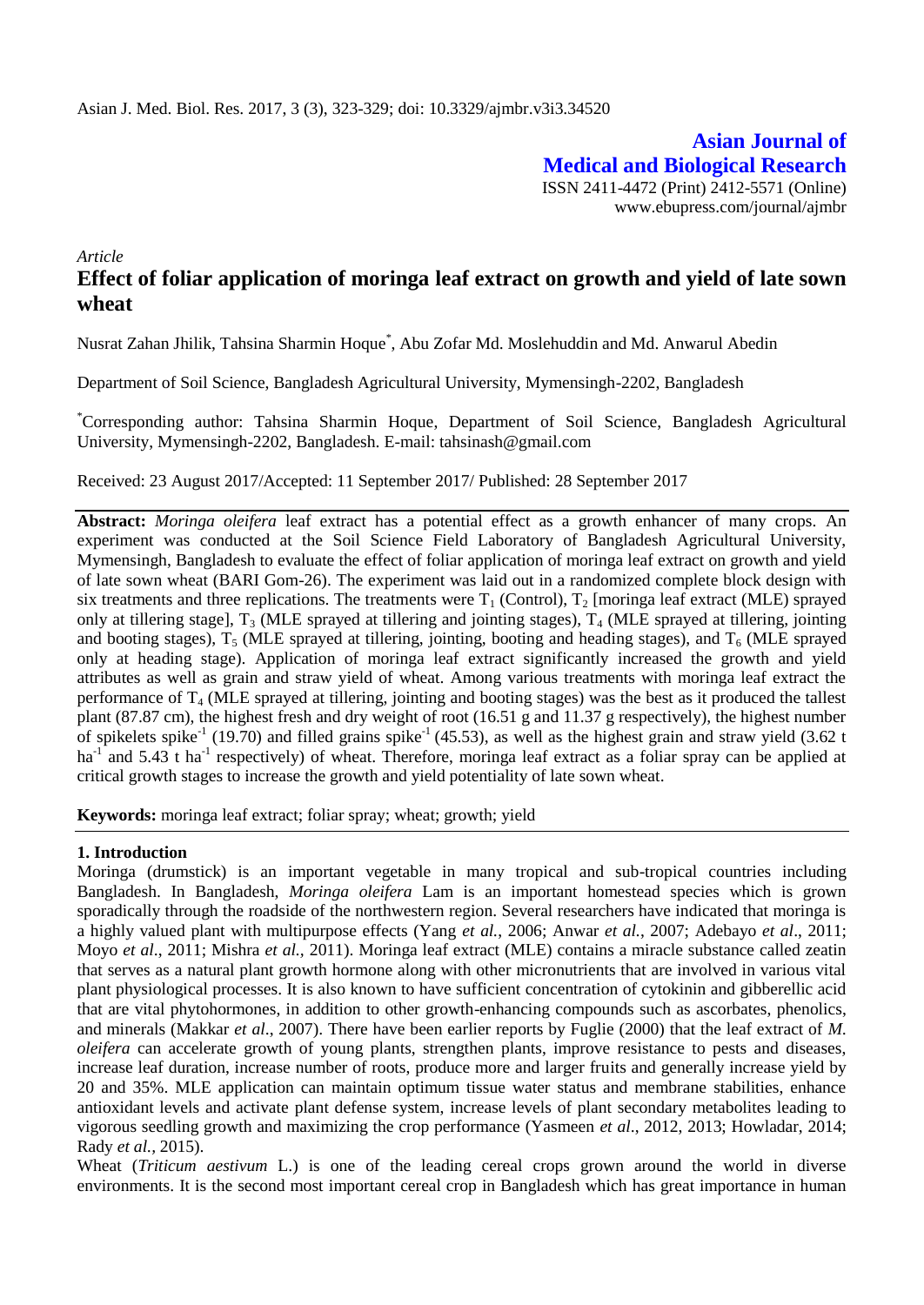nutrition and industrial uses. The total area and production of wheat in Bangladesh are about 4,29,607 ha and 13,02,998 metric tons, respectively (BBS, 2014). The average yield of wheat in this country is quite low as compared to that of other wheat growing countries of Asia like China, India, Pakistan, etc. As Bangladesh is a densely populated country, the food demand has been increasing day by day due to high population growth. In Bangladesh, wheat can be a good supplement of rice and it might play a vital role in the national economy. But wheat production is very sensitive to environmental conditions and managerial practices. Wheat is a temperature-sensitive crop and high temperature decreases its yield through physiological disorders. Late sowing is considered as a problem for low yield of wheat in Bangladesh. In late sown wheat, all the growth stages, such as tillering, flowering, and grain filling, are adversely affected by the shortened growing period. It is necessary to improve wheat production through proper fertilization and management practices.

The dependency on the use of inorganic fertilizers as a source of plant nutrients by farmers and their high cost is associated with land and soil degradation and environmental pollution (Phiri, 2010). Thus, there is continuous need to search for alternative safe natural sources of plant nutrients. Today farmers are well aware about the application of organic fertilizer to improve their crop production as well as farming land.cc In order to fill the demand of organic fertilizer, one of such option is use of MLE as fertilizer. MLE is one of such alternative, being investigated to ascertain its effect on growth and yield of crops and thus can be promoted among farmers as a possible supplement or substitute to inorganic fertilizers (Phiri, 2010). If MLE can increase the growth and yield of late sown wheat, then the potential benefit to the smallholder farmers in Bangladesh would be great because moringa is locally available. Furthermore, MLE is low-cost and environment-friendly. Although various parts of *M. oleifera* plant extracts are known to possess diverse medicinal and biological activity on human and animals, little is known scientifically about its effect as a bio-organic fertilizer on field crops. Therefore, the present study was undertaken to investigate the effect of MLE on growth and development of late sown wheat and to determine its effect on yield and yield components of the crop.

## **2. Materials and Methods**

## **2.1. Experimental site and soil**

The experiment was carried out at the Soil Science Field Laboratory of Bangladesh Agricultural University, Mymensingh during rabi season of 2015. The soil of the experimental site belongs to Sonatala series under the AEZ-9 (Old Brahmaputra Floodplain). The soil had silt loam texture, pH 6.31, organic matter content 1.15%, total N 0.11%, available P 10.98 ppm, exchangeable K 0.25 me% and available S 9.78 ppm.

# **2.2. Treatments**

The experiment was laid out in a Randomized Complete Block Design (RCBD) with six treatments and three replications. The treatments were  $T_1$  (Control),  $T_2$  (MLE sprayed only at tillering stage),  $T_3$  (MLE sprayed at tillering and jointing stages),  $T_4$  (MLE sprayed at tillering, jointing and booting stages),  $T_5$  (MLE sprayed at tillering, jointing, booting and heading stages), and  $T_6$  (MLE sprayed only at heading stage).

#### **2.3. Seed sowing**

BARI Gom-26, a modern variety of wheat was used as a test crop in this experiment. Seeds were sown @ 125 kg ha<sup>-1</sup> in lines and were covered with soil by hand. The line to line distance was 25 cm. A strip of wheat crop was established around the experimental field as border crop.

# **2.4. Collection of moringa leaves and preparation of MLE**

Young leaves of moringa were harvested from young full grown trees located at different places of the Bangladesh Agricultural University campus, Mymensingh. For preparation of MLE, young leaves of about 100g were taken into a mortar with a pinch of water (10 ml/ 100 g fresh material) and ground with a pestle. The juice was extracted by hand pressure and was filtered through the cheese cloth. The solution was re-filtered using No.2 Whatman filter paper. Following the method developed by Fuglie (2000), the extract was diluted with distilled water at a ratio of 1:32 ( $v/v$ ) and then sprayed directly onto the wheat plants. The MLE was used within five hours from cutting and extracting. The prepared extract was stored at 0ºC temperature in a refrigerator and only taken out when needed for use.

# **2.5. Fertilizer application**

The full amount of triple super phosphate (TSP), muriate of potash (MoP), gypsum, zinc oxide, and boric acid were applied as the sources of P, K, S, Zn and B at the time of final land preparation. The rates of P, K, S, Zn and B were 20, 60, 10, 3, and 2 kg ha<sup>-1</sup>, respectively. The recommended rate of nitrogen was 100 kg ha<sup>-1</sup> as per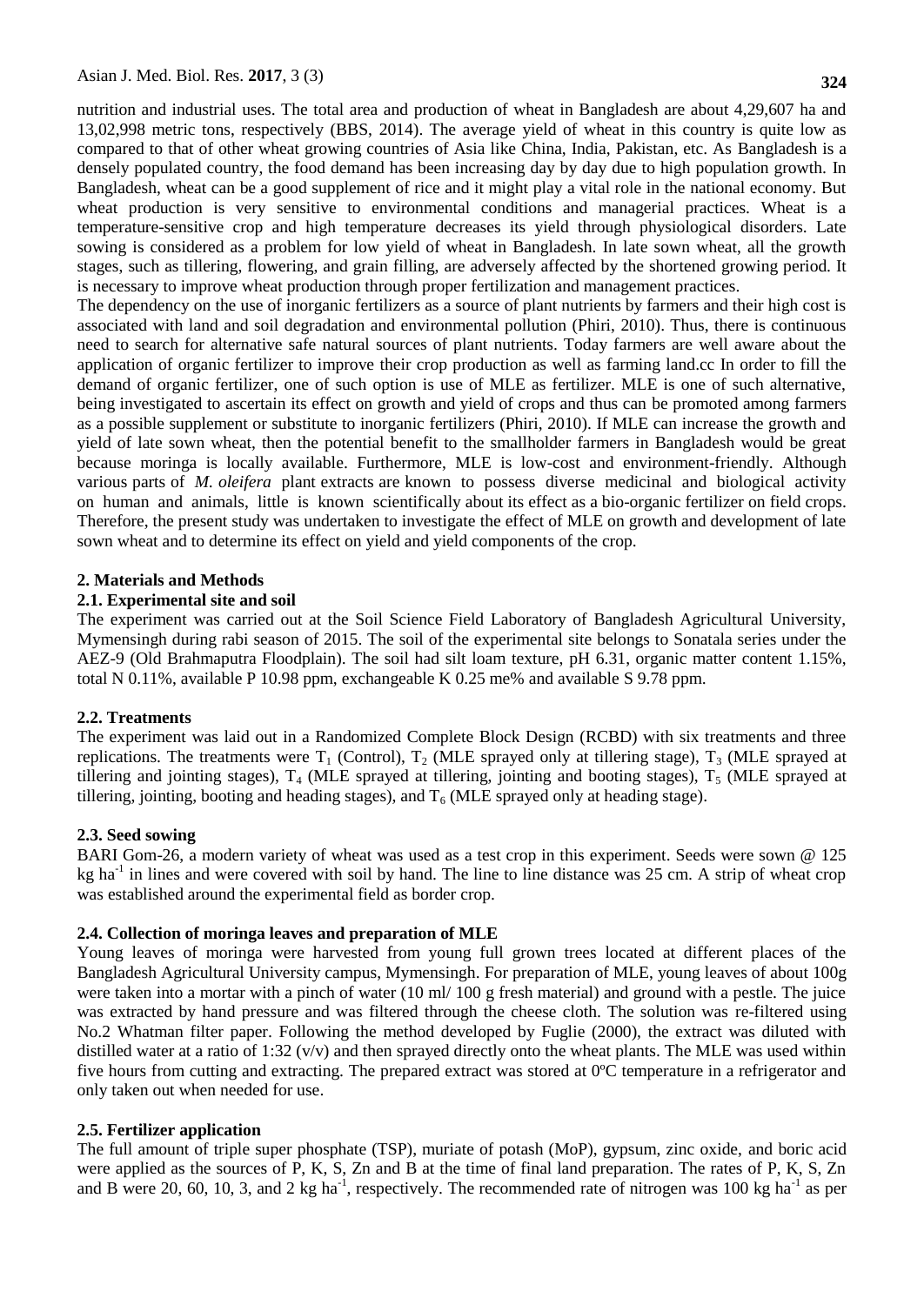## Asian J. Med. Biol. Res. **2017**, 3 (3)

Fertilizer Recommendation Guide (BARC, 2005). To supply nitrogen, urea was applied in three equal splits. The one-third dose of urea and full dose of all other fertilizers were applied as basal to all the plots during final land preparation. The rest two thirds of urea were applied at 30 DAS (days after sowing) during crown root stage and at 56 DAS during booting stage of the crop.

# **2.6. Application of MLE in the field**

An amount of 25 mL (application rate) of the MLE was applied per plant in the field. Hand sprayers were used to spray the extract. Control plots for T<sub>1</sub> treatment were remained unsprayed. The plots for  $T_2$ ,  $T_3$ ,  $T_4$ ,  $T_5$  and  $T_6$ treatments were sprayed with MLE at different growth stages of the crop according to the treatments. Special attention was given for complete coverage of plants with spray materials.

## **2.7. Intercultural operations**

Irrigation was provided at 25 and 55 DAS while the other intercultural operations such as weeding and insecticide spraying were done whenever required.

## **2.8. Harvesting and collecting data**

The crop was harvested at full maturity. The grain yield was obtained on 14% moisture basis while the straw yield was recorded on sun dry basis. Five hills were selected randomly from each plot and data on growth and yield components including plant height, root length, fresh and dry weight of root, spike length, number of spikelets spike<sup>-1</sup>, number of grains spike<sup>-1</sup> and 1000-grain weight were recorded.

## **2.9. Statistical analysis**

The collected data were analyzed statistically by F-test to examine the treatment effects and the mean differences were adjudged by Duncan's New Multiple Range Test (Gomez and Gomez, 1984).

## **3. Results and Discussion**

## **3.1. Effect of moringa leaf extract on growth components of late sown wheat (BARI Gom-26)**

Application of moringa leaf extract had significant effects on the growth parameters of late sown wheat viz. plant height, fresh and dry weight of root plant-1 while the root length remained significantly unaffected (Table 1). The highest values for plant height (87.87 cm), root length (15.96 cm), fresh weight of root (16.51 g) and dry weight of root plant<sup>-1</sup> (11.37 g) were recorded from treatment  $T_4$  where moringa extract was sprayed at tillering, jointing and booting stages. The lowest values for plant height (79.80 cm), root length (12.07 cm), fresh weight of root (9.04 g) and dry weight of root (5.88 g) were obtained from control treatment (T<sub>1</sub>) where no moringa leaf extract was applied. All the growth parameters were increased with the increase of the frequency of moringa leaf extract application at critical vegetative growth stages. Our results are in agreement with those of Abbas *et al*. (2013) and Ali *et al.* (2011) who suggested increased plant height and improved fresh and dry weight of wheat root by applying moringa leaf extract compared to control. Previously Foidle (2001) revealed that spraying of moringa leaf extract to many field crops can strengthen plants, promote the vegetative growth and increase the weight of root.

| <b>Treatments</b> | Plant height (cm) | Root length (cm) | Fresh weight of root $(g)$ | Dry weight of root $(g)$ |
|-------------------|-------------------|------------------|----------------------------|--------------------------|
| $T_{1}$           | 79.80 b           | 12.07            | 9.04d                      | 5.88 b                   |
| T <sub>2</sub>    | 80.67 b           | 13.17            | 12.41c                     | 9.93a                    |
| $T_3$             | 86.97 a           | 13.63            | 14.58 b                    | 8.90 ab                  |
| T <sub>4</sub>    | 87.87 a           | 15.96            | 16.51a                     | 11.37 a                  |
| $T_5$             | 82.80 b           | 14.80            | 14.83 b                    | $9.13$ ab                |
| $T_6$             | 83.00 b           | 13.57            | 10.67 d                    | 6.65 b                   |
| $SE(\pm)$         | 0.94              | 0.47             | 0.83                       | 0.65                     |
| CV(%)             | 2.57              | 13.43            | 5.14                       | 17.89                    |

#### **Table 1. Growth parameters of wheat under different treatments.**

Figures in a column having common letter(s) do not differ significantly.

 $CV = Co\text{-efficient of variation}$ 

 $SE = Standard error of means$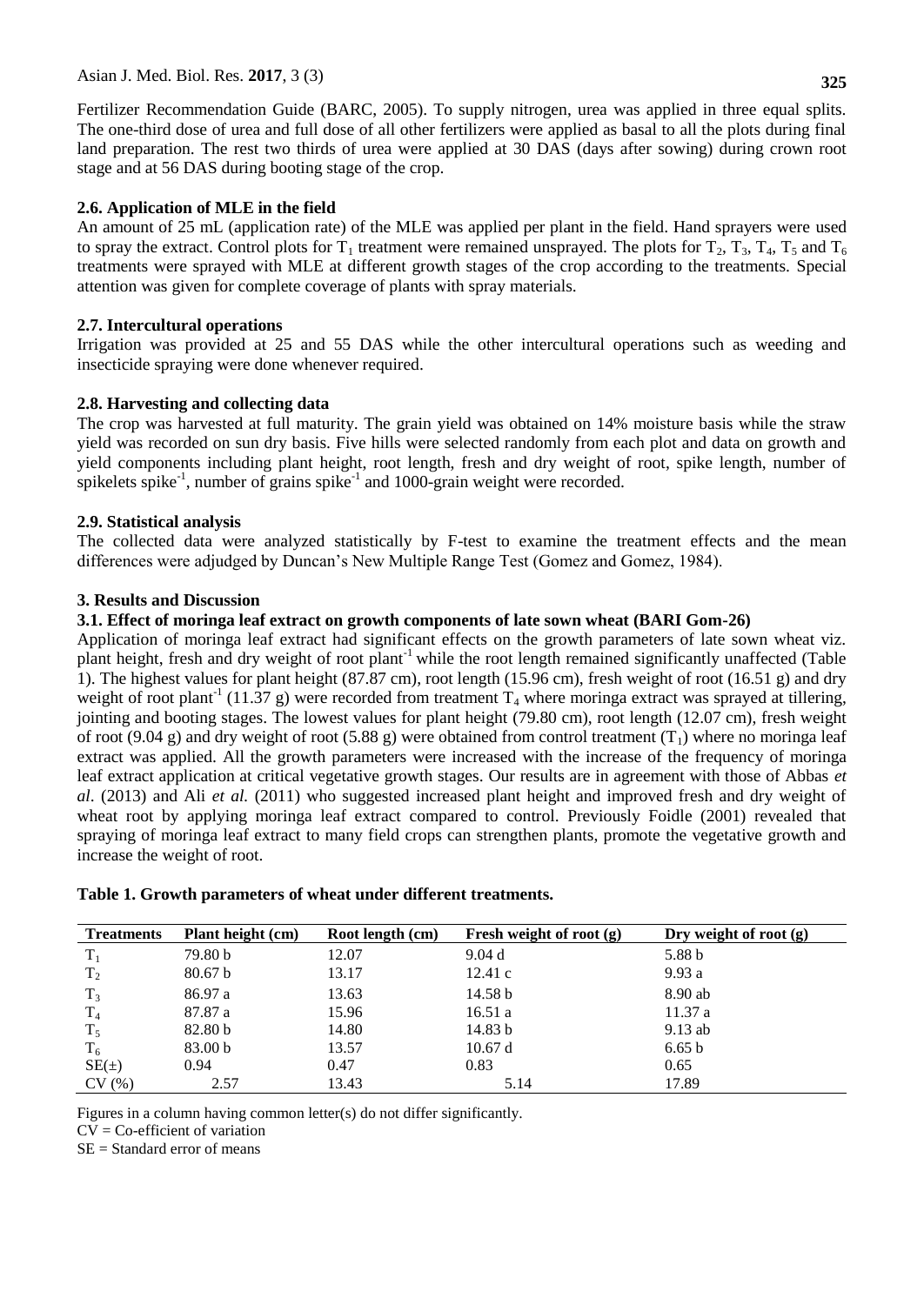Treatment details:  $T_1$ = Control (foliar spray with water),  $T_2$ = MLE sprayed only at tillering stage,  $T_3$ = MLE sprayed at tillering and jointing stages,  $T_4$ = MLE sprayed at tillering, jointing and booting stages, T<sub>5</sub>= MLE sprayed at tillering, jointing, booting and heading stages,  $T_6$ = MLE sprayed only at heading stage.

# **3.2. Effect of moringa leaf extract on yield components of wheat**

Yield components of wheat including number of spikelets spike<sup>-1</sup>, number of filled grains spike<sup>-1</sup> and number of unfilled grains spike<sup>-1</sup> were significantly affected by different treatments while the spike length and 1000-grain weight remained significantly unaffected (Table 2). Similar with the results for growth parameters, the yield components of wheat improved with the frequency of applying moringa leaf extract. The performance of treatment  $T_4$  (MLE sprayed at tillering, jointing and booting stages) was the best as it produced the highest number of spikelets spike<sup>-1</sup> (19.70), number of filled grains spike<sup>-1</sup> (45.53), highest spike length (12.92 cm) and 1000-grain weight (40.02 g). For all the yield components, the performance of the control treatment  $(T_1)$  was poor. Chattha *et al.* (2015), and Yasmeen *et al.* (2013, 2012) also found the increased grain weight plant<sup>-1</sup> due to application of moringa leaf extract.

|  |  | Table 2. Yield parameters of wheat under different treatments. |  |  |  |  |  |
|--|--|----------------------------------------------------------------|--|--|--|--|--|
|--|--|----------------------------------------------------------------|--|--|--|--|--|

| <b>Treatments</b> | Spike length<br>(cm) | Number of<br>spikelets spike <sup>-1</sup> | <b>Number of filled</b><br>grains spike $-1$ | Number of<br>unfilled grains<br>spike $1$ | $1000$ -grain<br>weight $(g)$ |
|-------------------|----------------------|--------------------------------------------|----------------------------------------------|-------------------------------------------|-------------------------------|
| $T_1$             | 9.95                 | 16.67c                                     | 35.80 d                                      | 3.83a                                     | 33.37                         |
| $T_2$             | 10.7                 | $17.93$ bc                                 | 40.37 cd                                     | 2.77 <sub>b</sub>                         | 35.54                         |
| $T_3$             | 10.88                | $17.93$ bc                                 | 42.93 b                                      | 2.73 <sub>b</sub>                         | 37.24                         |
| $T_4$             | 12.92                | 19.70a                                     | 45.53a                                       | 1.93 <sub>b</sub>                         | 40.02                         |
| $T_5$             | 10.42                | 18.19 <sub>b</sub>                         | $42.27$ bc                                   | 2.43 <sub>b</sub>                         | 39.75                         |
| $T_6$             | 10.00                | 17.74 bc                                   | 41.33 c                                      | 2.57 <sub>b</sub>                         | 34.38                         |
| $SE(\pm)$         | 0.26                 | 0.26                                       | 0.77                                         | 0.19                                      | 0.59                          |
| CV(%)             | 4.62                 | 3.91                                       | 6.93                                         | 20.82                                     | 2.11                          |

Figures in a column having common letter(s) do not differ significantly.

 $CV = Co\text{-efficient of variation}$ 

 $SE = Standard$  error of means

Treatment details:  $T_1$ = Control (foliar spray with water),  $T_2$ = MLE sprayed only at tillering stage,  $T_3$ = MLE sprayed at tillering and jointing stages,  $T_4$ = MLE sprayed at tillering, jointing and booting stages,  $T_5$ = MLE sprayed at tillering, jointing, booting and heading stages,  $T_6=$  MLE sprayed only at heading stage.

# **3.3. Effect of moringa leaf extract on yield of BARI Gom-26**

The result of this study reveals that grain yield as well as straw yield of wheat was significantly influenced due to application of moringa leaf extract (Table 3). The grain yield ranged from 2.26 to 3.62 t ha<sup>-1</sup> whereas the straw yield ranged from 3.92 to 5.43 t ha<sup>-1</sup>. For both grain and straw yields, the maximum values were observed in treatment  $T<sub>4</sub>$  (MLE sprayed at tillering, jointing and booting stages) and the minimum values were found in control treatment  $(T_1)$ . The highest values for grain and straw yields as found in  $T_4$  were statistically similar to the yields obtained in  $T_5$  (MLE sprayed at tillering, jointing, booting and heading stages). For grain yield as well as straw yield, different treatments may be ranked in the order of  $T_4 > T_5 > T_6 > T_3 > T_2 > T_1$ . Furthermore, the percent increase in yield of wheat over control due to different treatments ranged from 19.08 to 38.16 for grain and 17.86 to 38.52 for straw. For both grain and straw yield, treatments  $T_4$  and  $T_2$  gave the highest and the lowest yield increase over control, respectively.

These findings corroborate with the results of Mathew (2016), Culver *et al.* (2013) and Yasmeen *et al.* (2012) who obtained better crop yields by applying moringa leaf extract. Moreover, Afzal *et al.* (2015) suggested that 3% moringa leaf juice applied as a foliar spray at critical growth stages (tillering and booting stages) has the potential to increase the grain yield of late-sown wheat. Recently Ahmad *et al*. (2016) stated that 3% moringa leaf extract (MLE) significantly enhanced the yield through improvement of crop growth. The improvement in growth and yield of crop at foliar application of MLE might be due to the presence of growth promoting substances as well as nutrient elements in moringa as suggested by many reseachers (Siddhuraju and Becker, 2003; Anwar et al., 2007; Jacob and Shenbagaraman 2011; Abdalla 2013).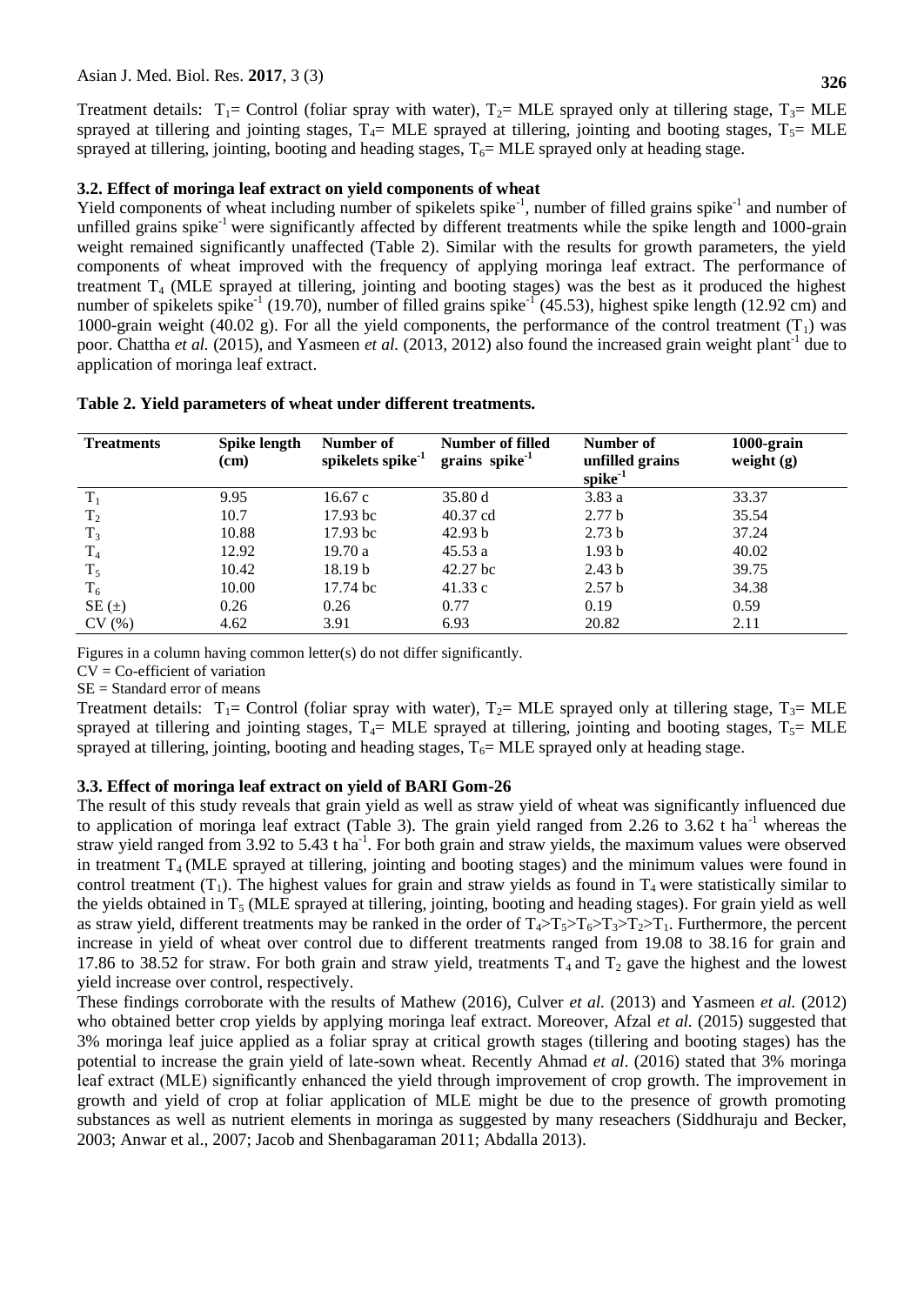| <b>Treatments</b> | Grain yield $(t \, ha1)$ | % increase in grain yield | Straw yield $(t \text{ ha}^{-1})$ | % increase in straw yield |
|-------------------|--------------------------|---------------------------|-----------------------------------|---------------------------|
| $T_1$             | 2.62c                    |                           | 3.92c                             | $\overline{\phantom{0}}$  |
| T <sub>2</sub>    | 3.12 <sub>b</sub>        | 19.08                     | 4.62 b                            | 17.86                     |
| $T_3$             | 3.14 <sub>b</sub>        | 19.84                     | 4.71 <sub>b</sub>                 | 20.15                     |
| $T_4$             | 3.62a                    | 38.16                     | 5.43 a                            | 38.52                     |
| $T_5$             | $3.45$ ab                | 31.67                     | 4.83 <sub>b</sub>                 | 23.21                     |
| $T_6$             | 3.17 <sub>b</sub>        | 20.99                     | 4.75 <sub>b</sub>                 | 21.17                     |
| $SE(\pm)$         | 0.09                     | ۰                         | 0.14                              | $\overline{\phantom{a}}$  |
| CV(%)             | 4.74                     |                           | 4.8                               | -                         |

**Table 3. Effect of moringa leaf extract on the yield of BARI Gom-26.**

Figures in a column having common letter (s) do not differ significantly

 $CV = Co\text{-efficient of variation}$ 

 $SE = Standard$  error of means

Treatment details:  $T_1$ = Control (foliar spray with water),  $T_2$ = MLE sprayed only at tillering stage,  $T_3$ = MLE sprayed at tillering and jointing stages,  $T_4=$  MLE sprayed at tillering, jointing and booting stages,  $T_5=$  MLE sprayed at tillering, jointing, booting and heading stages,  $T_6$ = MLE sprayed only at heading stage

#### **3.4. Correlation between grain yield and plant parameters**

Grain yield is a complex character that resulted from the interaction of many plant growth parameters and yield contributing characters like plant height, root length, number of spikelets spike<sup>-1</sup>, number of filled and unfilled grains spike<sup>-1</sup>, spike length, and 1000-grain weight. In order to observe the interrelationship among the plant characters studied, a correlation matrix was done. The correlation matrix between grain yield and growth characters of wheat are summarized in (Table 4). Plant height was significantly correlated with grain yield ( $r =$ 0.504\*) and root length (r=0.566\*). Root length was significantly correlated with plant height (r =  $0.566*$ ). Fresh weight of root was significantly correlated with grain yield  $(r = 0.529^*)$  and dry weight of root (r =0.850\*\*). Again, Table 5 indicates the correlation matrix between grain yield and yield parameters of wheat. The spike length was significantly correlated with number of spikelets spike<sup>-1</sup> ( $r = 0.518$ <sup>\*</sup>) and 1000-grain weight (r =0.541<sup>\*</sup>). The number of spikelets spike<sup>-1</sup> was significantly correlated with grain yield (r =0.756<sup>\*\*</sup>), number of filled grains spike<sup>-1</sup> ( $r = 0.844**$ ) and 1000-grain weight ( $r = 0.618**$ ). The number of filled grains spike<sup>-1</sup> was significantly correlated with number of spikelets spike<sup>-1</sup> ( $r = 0.844$ <sup>\*\*</sup>), 1000-grain weight ( $r = 0.844$ <sup>\*\*</sup>)  $=0.687**$ ) and grain yield (r=0.665\*\*). The 1000-grain weight was significantly correlated with spike length (r  $=0.541^*$ ), number of spikelets spike<sup>-1</sup> (r = 0.618<sup>\*\*</sup>) and number of filled grains spike<sup>-1</sup> (r = 0.687<sup>\*\*</sup>). The overall correlation matrix indicated that grain yield was positively correlated with the plant height ( $r = 0.504$ \*), number of spikelets spike<sup>-1</sup> (r =0.765<sup>\*\*</sup>), number of filled grains spike<sup>-1</sup> (r =0.665<sup>\*\*</sup>), fresh weight of root (r =0.529<sup>\*</sup>) and dry weight of root ( $r = 0.548$ <sup>\*</sup>).

|  |  |  | Table 4. Correlation matrix between grain yield and growth parameters of wheat. |  |
|--|--|--|---------------------------------------------------------------------------------|--|
|  |  |  |                                                                                 |  |

|                                   | <b>Plant height</b><br>(cm) | Root length (cm) Fresh weight of | root $(g)$ | Dry weight of<br>root $(g)$ | Grain yield $(t \text{ ha}^{-1})$ |
|-----------------------------------|-----------------------------|----------------------------------|------------|-----------------------------|-----------------------------------|
| Plant height (cm)                 |                             | $0.566*$                         | 0.404      | 0.277                       | $0.504*$                          |
| Root length (cm)                  | $0.566*$                    |                                  | 0.302      | 0.197                       | 0.374                             |
| weight<br>Root-fresh<br>(g)       | 0.404                       | 0.302                            |            | $0.850**$                   | $0.529*$                          |
| Root dry weight (g)               | 0.277                       | 0.197                            | $0.850**$  |                             | $0.548*$                          |
| Grain yield $(t \text{ ha}^{-1})$ | $0.504*$                    | 0.374                            | $0.529*$   | $0.548*$                    |                                   |

\* Indicates significant at 5% level of probability

\* \* Indicates significant at 1% level of probability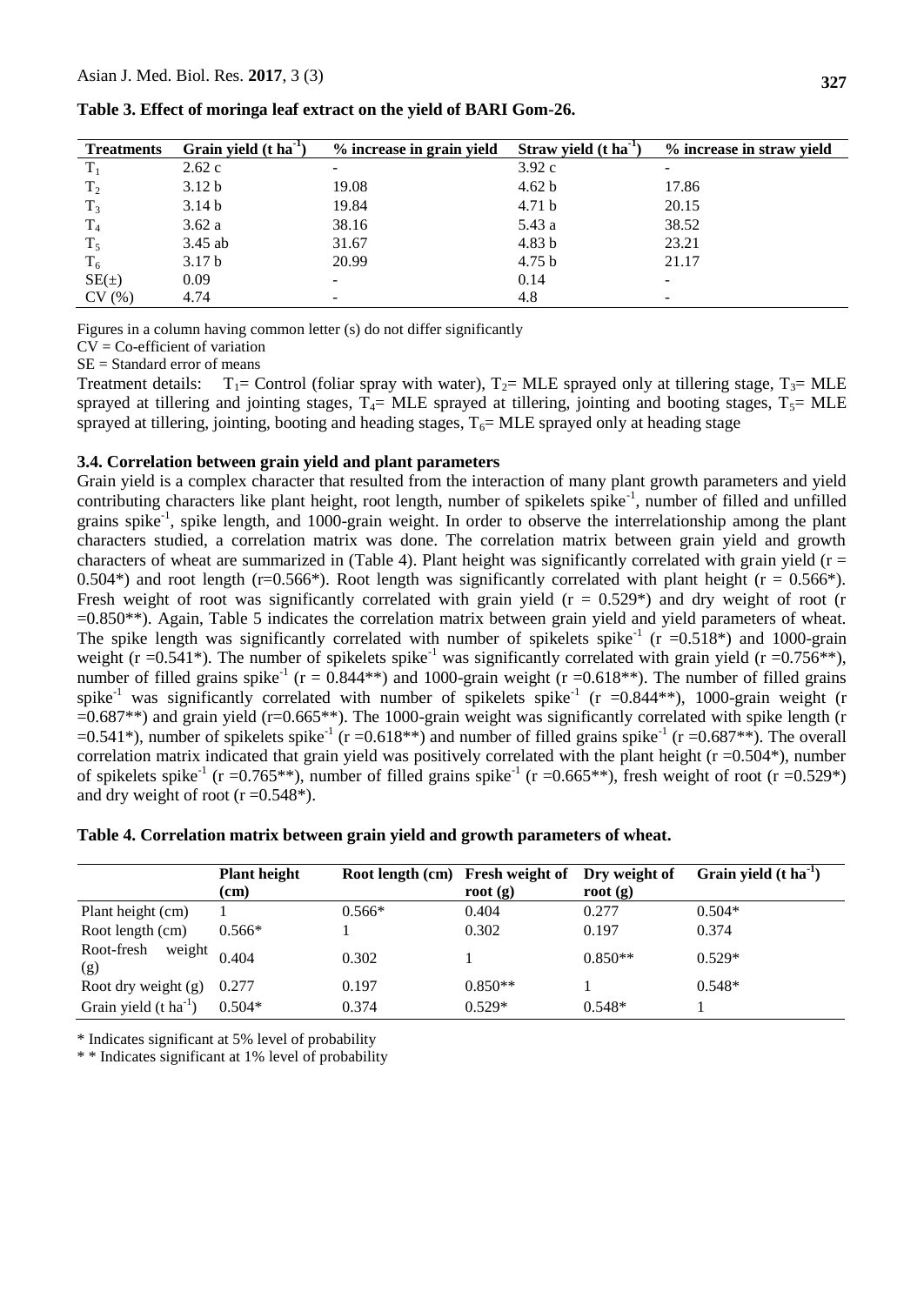|                                            | Spike length<br>(cm) | <b>Spikelets</b><br>spike $-1$ (no.) | <b>Filled grains</b><br>spike $\cdot$ <sup>1</sup> (no.) | <b>Unfilled grains</b><br>spike $-1$ (no.) | $1000$ -grain<br>weight $(g)$ | Grain yield (t<br>$ha^{-1}$ |
|--------------------------------------------|----------------------|--------------------------------------|----------------------------------------------------------|--------------------------------------------|-------------------------------|-----------------------------|
| Spike length (cm) 1                        |                      | $0.518*$                             | 0.444                                                    | $-0.357$                                   | $0.541*$                      | 0.382                       |
| Spikelets spike <sup>-1</sup><br>(no.)     | $0.518*$             |                                      | $0.844**$                                                | $-0.633**$                                 | $0.618**$                     | $0.765**$                   |
| Filled grains<br>spike <sup>-1</sup> (no.) | 0.444                | $0.844**$                            |                                                          | $-0.661**$                                 | $0.687**$                     | $0.665**$                   |
| Unfilled grains<br>spike $^{-1}$ (no.)     | $-0.357$             | $-0.633**$                           | $-0.661**$                                               |                                            | $-0.455$                      | $-0.631**$                  |
| 1000-grain<br>weight $(g)$                 | $0.541*$             | $0.618**$                            | $0.687**$                                                | $-0.455$                                   |                               | 0.388                       |
| Grain yield<br>$(t \, ha^{-1})$            | 0.382                | $0.765**$                            | $0.665**$                                                | $-0.631**$                                 | 0.388                         |                             |

| Table 5. Correlation matrix between grain yield and yield parameters of wheat. |  |  |  |  |  |  |  |  |
|--------------------------------------------------------------------------------|--|--|--|--|--|--|--|--|
|--------------------------------------------------------------------------------|--|--|--|--|--|--|--|--|

\* Indicates significant at 5% level of probability

\* \* Indicates significant at 1% level of probability

#### **4. Conclusions**

The present study suggests that the use of moringa leaf extract as a foliar spray on wheat had significant positive effects on growth parameters such as plant height, and fresh and dry weight of root and it significantly improved various yield components viz. number of spikelets spike<sup>-1</sup> and filled grains spike<sup>-1</sup>. Moringa leaf extract showed a potential in increasing grain and straw yield of wheat under field condition and the highest frequency of moringa application during critical growth stages of crop  $(T_4)$  gave the highest yield. This study suggests the application of MLE at critical growth stages for better growth and yield of performance of wheat when sown late in soil under AEZ 9 (Old Brahmaputra Floodplain) in Bangladesh. However, more research is required to elucidate the novel effect of MLE and moringa plant for development of sustainable agriculture in Bangladesh.

#### **Conflict of interest**

None to declare.

#### **References**

- Abbas RN, A Tanveer, A Khaliq, A Iqbal, AR Ghaffari, A Matloob and Q Maqsood, 2013. Maize (*Zea mays* L.) germination, growth and yield response to foliar application of *Moringa oleifera* Lam. leaf extracts. Crop Environ., 4: 39-45.
- Abdalla MM, 2013. The potential of *Moringa oleifera* extract as a biostimulant in enhancing the growth, biochemical and hormonal contents in rocket (*Eruca vesicaria subsp. sativa*) plants. Int. J. Plant Physiol. Biochem., 5: 42-49.
- Adebayo AG, HA Akintoye, OO Olufolaji, MT Aina, MT Olatunji and AO Shokalu, 2011. Assessment of organic amendments on vegetative development and nutrient uptake of *Moringa oleifera* Lam. in the nursery. Asian J. Plant Sci., 10: 74-79.
- Afzal MI, MA Iqbal and ZA Cheema, 2015. Triggering growth and boosting economic yield of late-sown wheat (*Triticum aestivum* L.) with foliar application of allelopathic water extracts. World J. Agril. Sci., 11: 94-100.
- Ahmad W, MA Noor, I Afzal, MA Bakhtavar, MM Nawaz, X Sun, B Zhou, W Ma and M Zhao, 2016. Improvement of sorghum crop through exogenous application of natural growth promoting substances under a changing climate. Sustainability, 8: 1330.
- Ali Z, SMA Basra, H Munir, A Mahmood and Yousaf A, 2011. Mitigation of drought stress in maize by natural and synthetic growth promoters. J. Agric. Soc. Sci., 7: 56-62.
- Anwar F, S Latif, M Ashraf and AH Gilani, 2007. *Moringa oleifera*. A food plant with multiple medicinal uses. Phytother. Res., 21: 17-25.
- BARC (Bangladesh Agricultural Research Council), 2005. Fertilizer Recommendation Guide-2005, BARC, Soils Pub., No. 45, Bangladesh Agril. Res. Council, Farmgate, Dhaka.
- BBS (Bangladesh Bureau of Statistics), 2014. Statistical Year Book of Bangladesh. Statistical Division, Ministry of Planning, Govt. People's Republic of Bangladesh, p. 2.